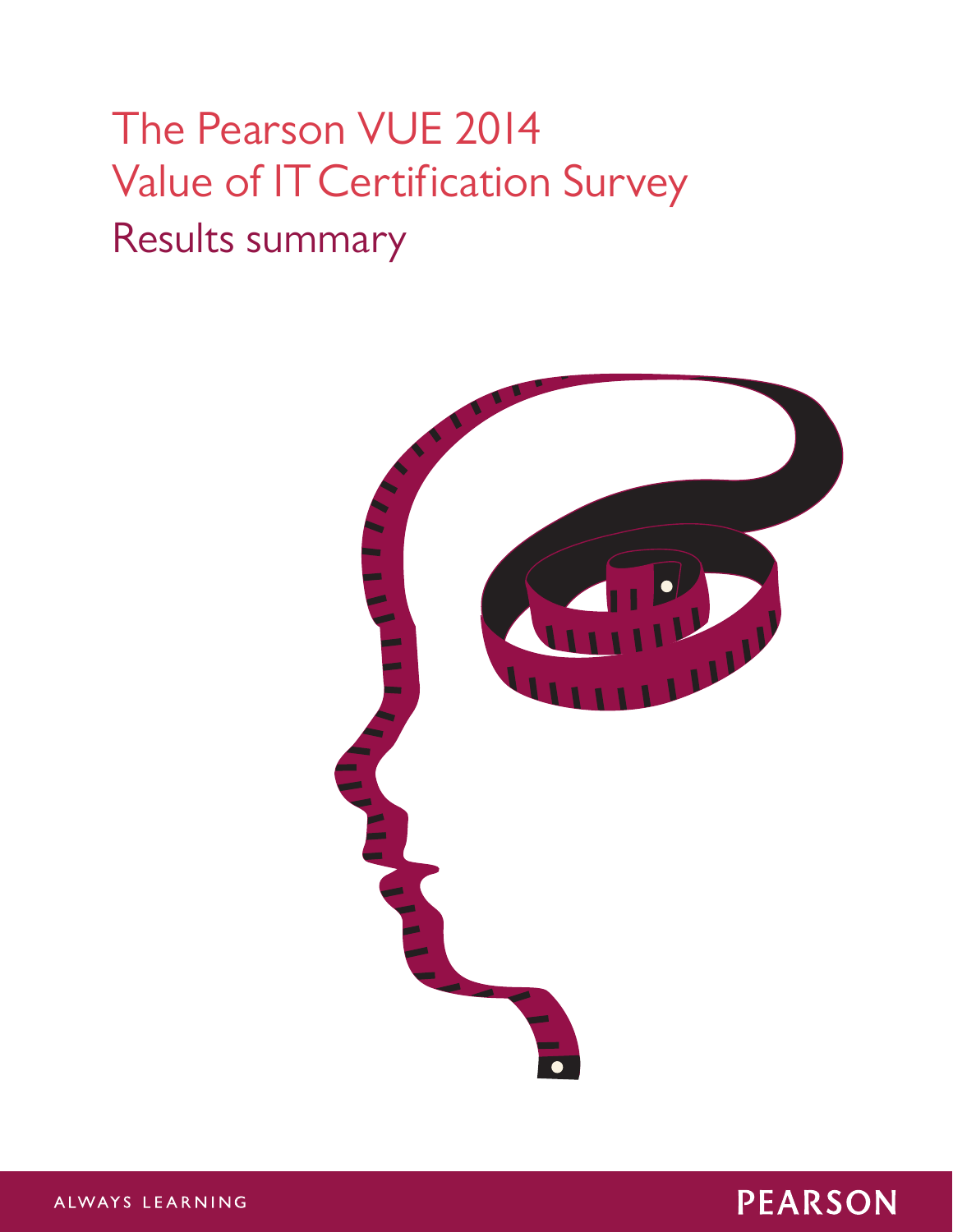### Overview

The 2014 Value of IT Certification Survey was conducted online from May 22 to June 24, 2014. Nearly 400,000 survey invitations were emailed to individuals who had taken a certification exam from one of 12 leading certification programs in the past two years and had opted in to receive marketing communications from Pearson VUE. The survey yielded nearly 31,000 completed responses from around the globe.

### Survey objectives

- 1. To gain insight into the value of IT certification for candidates.
- 2. To learn more about candidate study habits, reasons for taking training/obtaining a certification and purchasing behaviors.
- 3. To further understand intentions for future training and/or testing.

### IT professionals who completed the survey

Pearson VUE partnered with 12 leading IT organizations to conduct this survey using their exam registration data. The chart below represents the percentage of respondents from each organization who completed the survey in its entirety.

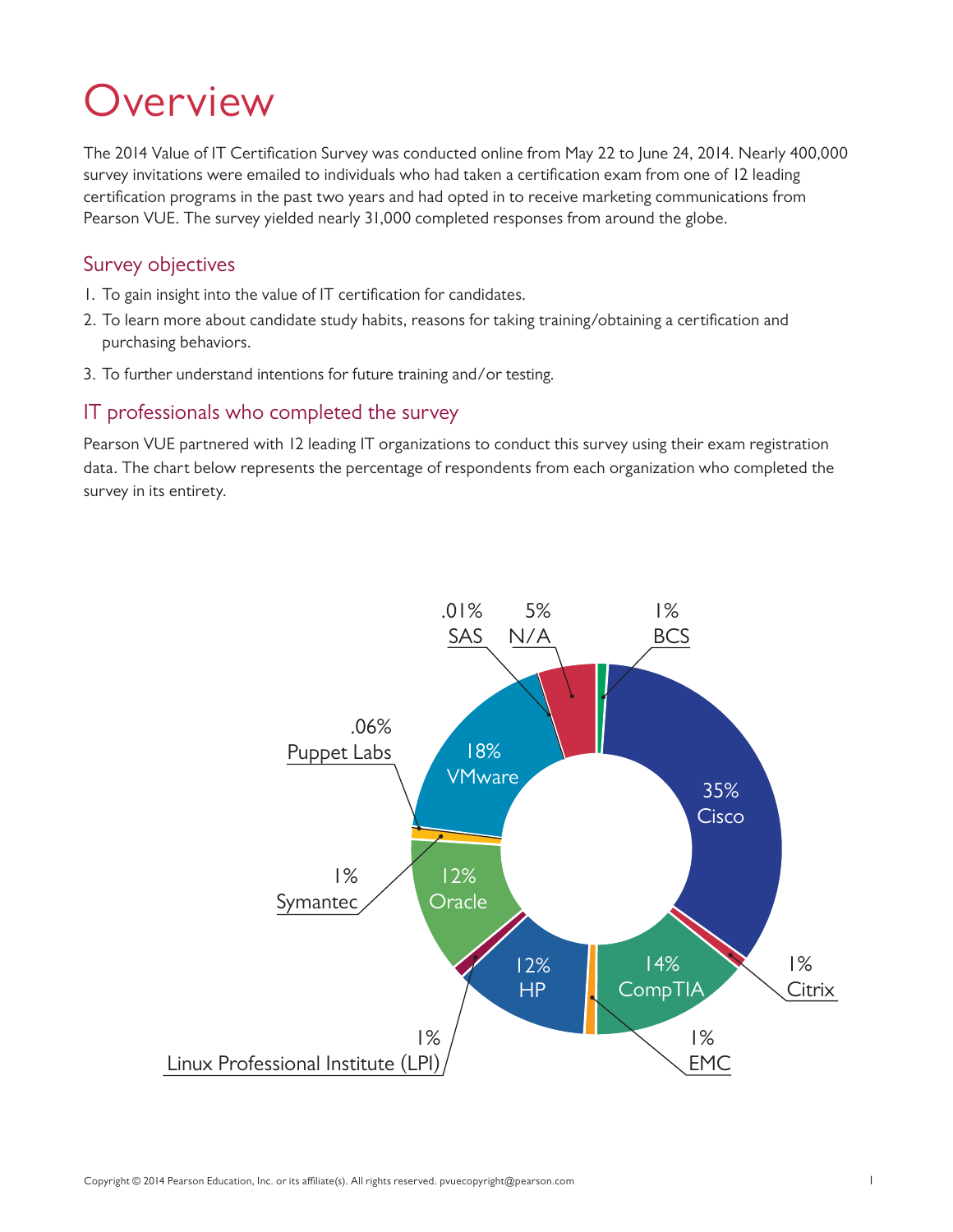# **Training**

**Q:** In the past 24 months, have you taken any training courses (either through an instructor-led classroom, virtual classroom or digital training) for any of the following IT programs? (choose all that apply)

90% of the respondents had taken a training session in the last 24 months, with the average candidate taking 1.6 training courses in this time period.

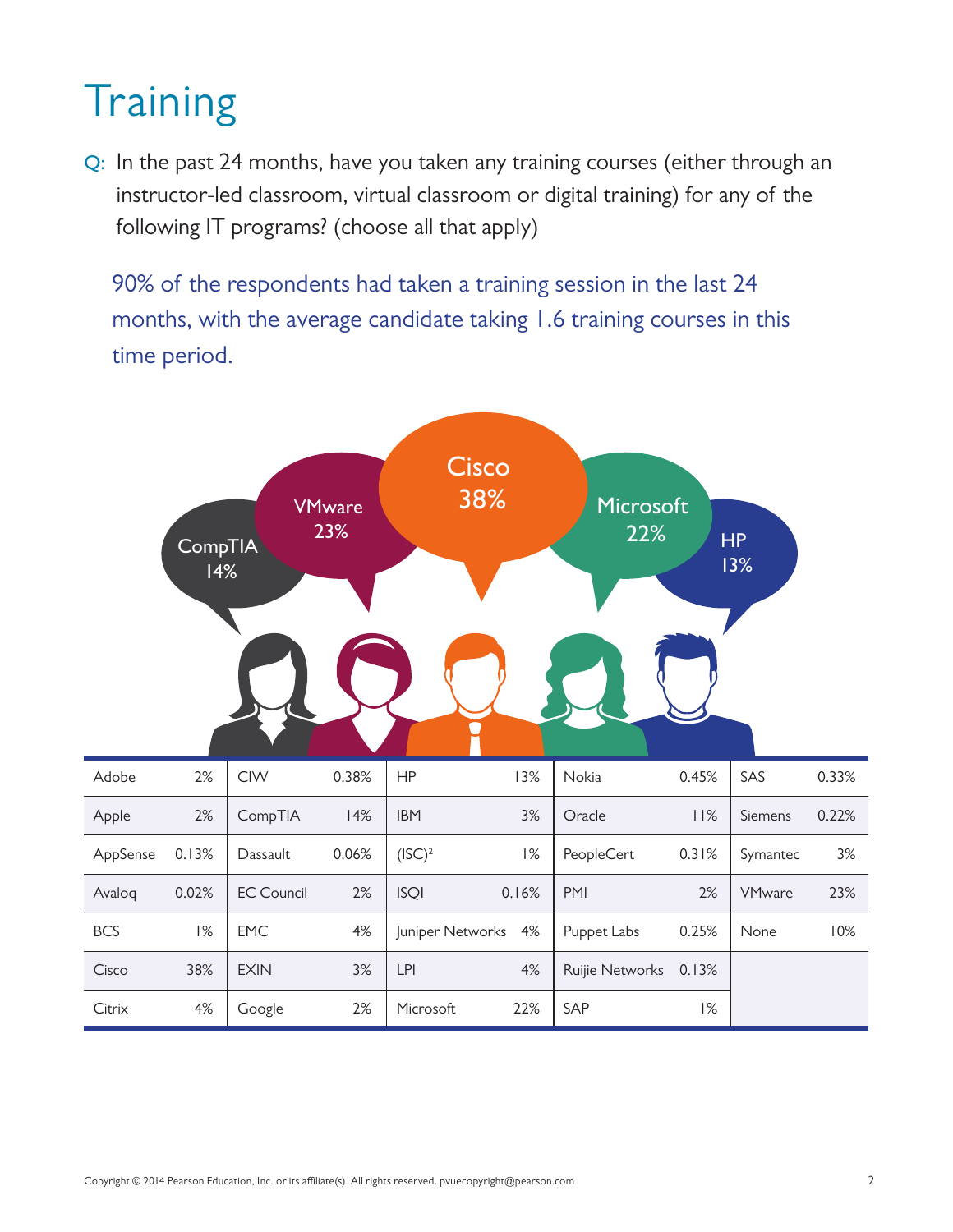**Q:** If you did take some training in the past 24 months, who paid for the most recent training?

45% of training courses were paid for by the employer and 34% of respondents said they paid for their own training.



**Q:** Still thinking about the most recent training you undertook, where did you purchase it?



| Training provider                                                                                | 41% |
|--------------------------------------------------------------------------------------------------|-----|
| From the IT certification program                                                                | 71% |
| Amazon or online source                                                                          | 8%  |
| Friend or colleague                                                                              | 7%  |
| Employer or company                                                                              | 6%  |
| mindhub.com, CompTlAstore.com,<br>AdobeMarketplace.com or other<br>certification e-commerce site | % ا |
| Other                                                                                            | 11% |
| Don't know                                                                                       | 5%  |

Based on all those who self-paid for instructor-led training: 9,394 responses.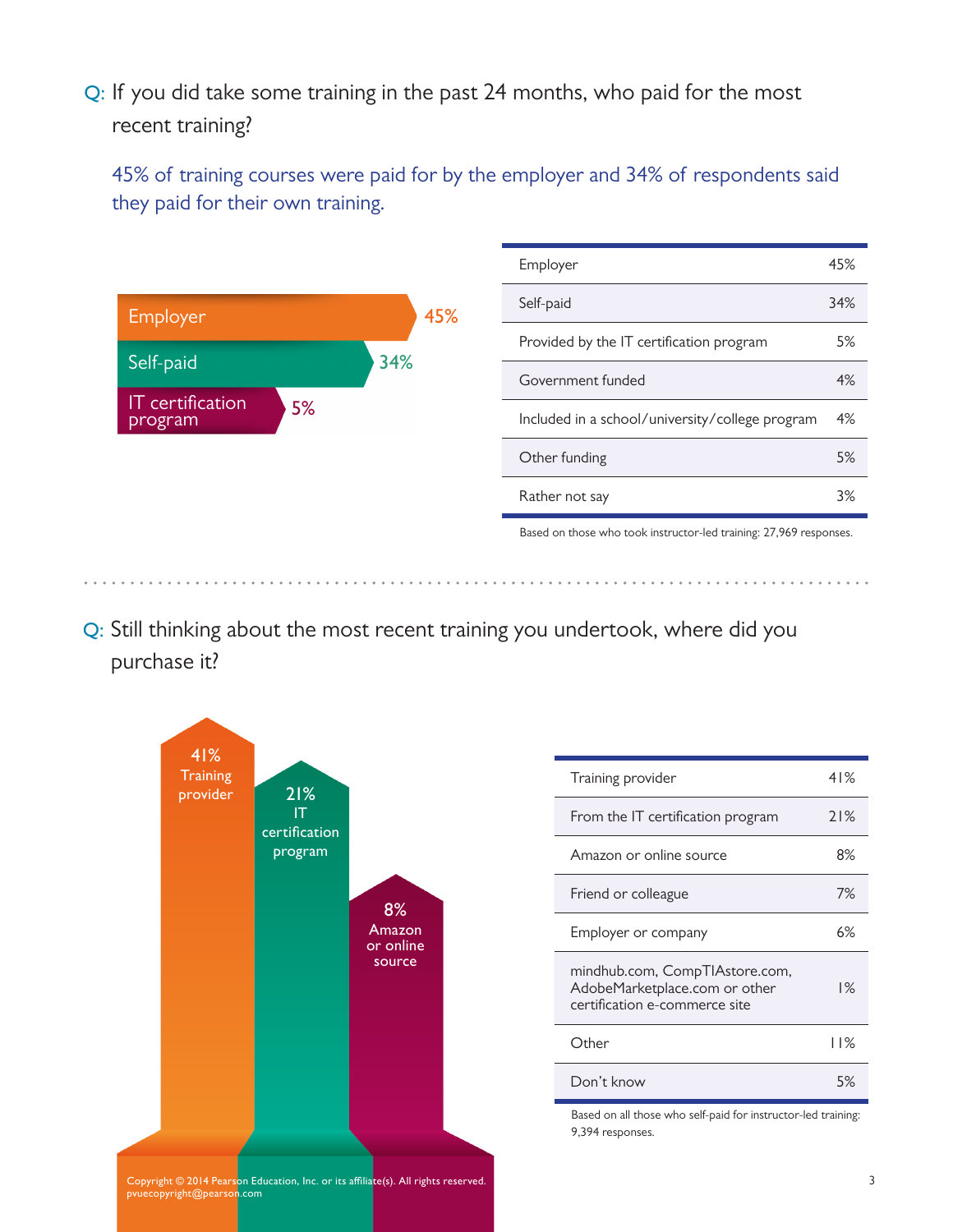# Certification exams

**Q:** In the past 24 months, have you taken a certification exam for any of the following programs? (choose all that apply)

94% of the respondents had taken a certification exam in the past 24 months.



| <b>Adobe</b> | Apple<br>AppSense<br>Took training (%) | Avaloq<br>BCS<br>Cisco<br>Citrix<br>$rac{N}{C}$<br>Took certification exam (%) | CompTIA<br>Dassault<br>EC Council | EMC<br><b>EXIN</b><br>Google<br>全<br>$\overline{B}$                                                          | $($ ISC $)$ 2<br><b>ISQI</b><br>Juniper Networks | Linux Prof. Institute<br>Microsoft<br>Nokia<br>Oracle<br>PeopleCert<br>혼 | Puppet Labs<br>Ruijie Networks | SAP<br>SAS<br>Siemens<br>Symantec<br>VMware<br>None |
|--------------|----------------------------------------|--------------------------------------------------------------------------------|-----------------------------------|--------------------------------------------------------------------------------------------------------------|--------------------------------------------------|--------------------------------------------------------------------------|--------------------------------|-----------------------------------------------------|
| Adobe        | $1\%$                                  | <b>CIW</b>                                                                     | 0.40%                             | HP                                                                                                           | 13%                                              | Nokia                                                                    | 0.13%                          | SAS<br>0.14%                                        |
| Apple        | 1%                                     | CompTIA                                                                        | 14%                               | <b>IBM</b>                                                                                                   | 2%                                               | Oracle                                                                   | 12%                            | 0.08%<br>Siemens                                    |
| AppSense     | 0.04%                                  | Dassault                                                                       | 0.05%                             | $(ISC)^2$                                                                                                    | $1\%$                                            | PeopleCert                                                               | 0.29%                          | 2%<br>Symantec                                      |
| Avaloq       | 0.03%                                  | <b>EC Council</b>                                                              | 1%                                | <b>ISQI</b>                                                                                                  | 0.13%                                            | PMI                                                                      | 1%                             | 17%<br><b>VMware</b>                                |
| <b>BCS</b>   | 1%                                     | <b>EMC</b>                                                                     | 2%                                | Juniper Networks                                                                                             | 2%                                               | Puppet Labs                                                              | 0.05%                          | $6\%$<br>None                                       |
| Cisco        | 37%                                    | <b>EXIN</b>                                                                    | 3%                                | LPI                                                                                                          | 2%                                               | Ruijie Networks                                                          | 0.05%                          | NOTE:<br>Certification exam                         |
| Citrix       | 2%                                     | Google                                                                         | 0.41%                             | Microsoft                                                                                                    | 13%                                              | SAP                                                                      | 0.30%                          | data only. See page 2<br>for training data.         |
|              |                                        |                                                                                |                                   | Copyright @ 2014 Pearson Education, Inc. or its affiliate(s). All rights reserved. pvuecopyright@pearson.com |                                                  |                                                                          |                                | $\overline{4}$                                      |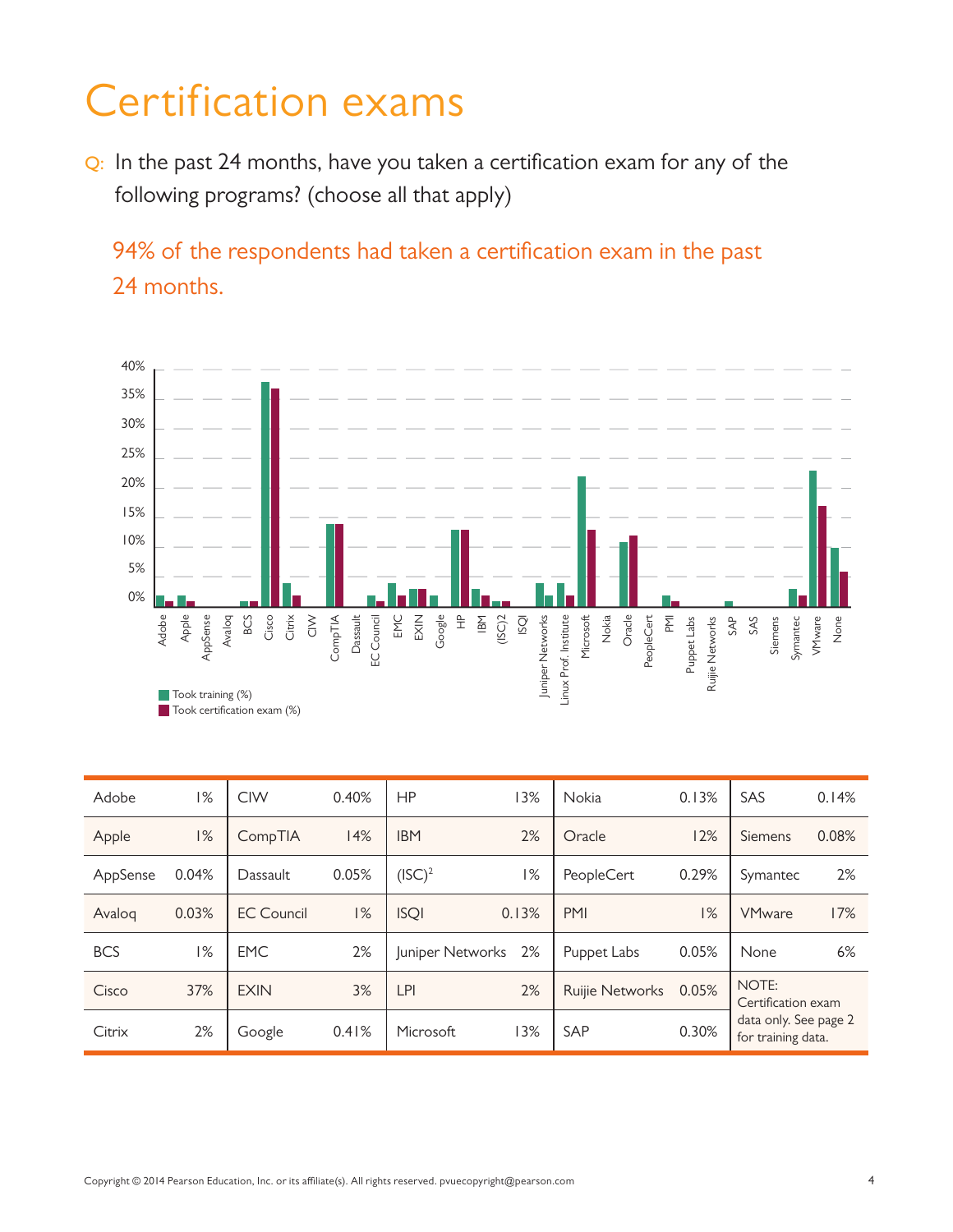**Q:** If you did take an exam within the last 24 months, who paid for the most recent exam?

43% of certification exams were paid for by employers, proving that companies are continuing to invest in IT certification. A further 41% of respondents paid for their own exams.

|  |                         |    |                   | Employer                                                 | 43% |
|--|-------------------------|----|-------------------|----------------------------------------------------------|-----|
|  | 43%<br>Employer         |    |                   | Self-paid                                                | 41% |
|  |                         |    | Government funded | 4%                                                       |     |
|  | Self-paid               |    | 41%               | Cost included in a school/university/<br>college program | 3%  |
|  |                         |    |                   | There was no charge for the exam                         | 3%  |
|  | Gov't.<br><b>Funded</b> | 4% |                   | Other funding                                            | 4%  |
|  |                         |    |                   | Rather not say                                           | 2%  |
|  |                         |    |                   | Based on all those who took exams: 29,249 responses.     |     |

**Q:** Still thinking about the most recent exam you took, where was this exam purchased?

42% of respondents purchased their certification exam online while scheduling their test.



| Online while scheduling the exam on the website                                                  | 42% |
|--------------------------------------------------------------------------------------------------|-----|
| From the training organization                                                                   | 28% |
| Provided by my school                                                                            | 4%  |
| Cost of exam was included with training                                                          | 4%  |
| Amazon or other online source                                                                    | 4%  |
| Provided by employer/company                                                                     | 3%  |
| mindhub.com, CompTIAstore.com,<br>AdobeMarketplace.com or other<br>certification e-commerce site | 2%  |
| Other                                                                                            | 8%  |
| Don't know                                                                                       | 4%  |

Based on all those who self-paid for an exam: 11,953 responses.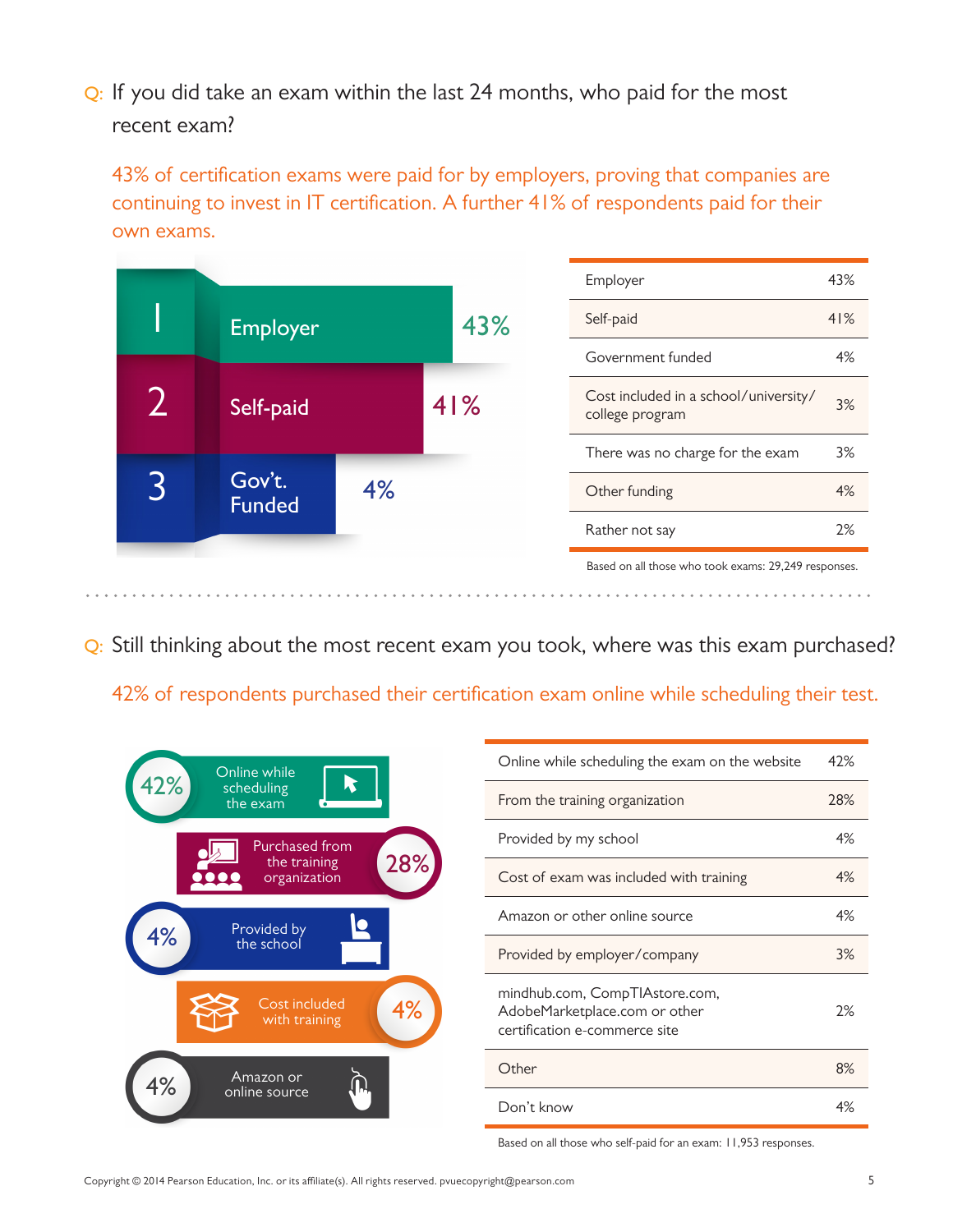# Use of study materials

**Q:** In the past 24 months, did you use any self-study materials for your exam?

More than 9 in 10 of candidates used study materials in the past 24 months.



**Q:** Which of the following IT programs did you purchase self-study materials for in the past 24 months? (choose all that apply)



| Adobe      | Apple<br>AppSense<br>Avaloq<br>Took training (%) | BCS<br>Cisco<br>Citrix<br>$rac{8}{\sqrt{2}}$<br>CompTIA<br>Took certification exam (%)<br>Purchased study materials (%) | Dassault<br>Council<br>EMC<br>EXIN<br>Google<br>全<br>$\mathbb{E}$<br>5C                                      | (ISC)2<br><b>ISQI</b> | Juniper Networks<br>Linux Prof. Institute<br>Microsoft<br>Nokia<br>Oracle<br>PeopleCert | Puppet Labs<br>Ruijie Networks<br>$\overline{\Sigma}$ | SAP<br>SAS<br>Siemens<br>Symantec<br>VMware |
|------------|--------------------------------------------------|-------------------------------------------------------------------------------------------------------------------------|--------------------------------------------------------------------------------------------------------------|-----------------------|-----------------------------------------------------------------------------------------|-------------------------------------------------------|---------------------------------------------|
| Adobe      | 1%                                               | <b>CIW</b><br>0.36%                                                                                                     | <b>HP</b>                                                                                                    | 11%                   | Nokia                                                                                   | 0.23%                                                 | SAS<br>0.21%                                |
| Apple      | $1\%$                                            | 15%<br>CompTIA                                                                                                          | <b>IBM</b>                                                                                                   | 2%                    | Oracle                                                                                  | 12%                                                   | 0.13%<br>Siemens                            |
| AppSense   | 0.06%                                            | 0.04%<br>Dassault                                                                                                       | $(ISC)^2$                                                                                                    | 1%                    | PeopleCert                                                                              | 0.26%                                                 | 2%<br>Symantec                              |
| Avalog     | 0.03%                                            | 1%<br><b>EC Council</b>                                                                                                 | <b>ISQI</b>                                                                                                  | 0.22%                 | PMI                                                                                     | 1%                                                    | 18%<br><b>VMware</b>                        |
| <b>BCS</b> | 1%                                               | <b>EMC</b><br>3%                                                                                                        | Juniper Networks                                                                                             | 3%                    | Puppet Labs                                                                             | 0.13%                                                 | NOTE: Self-study<br>data only. See          |
| Cisco      | 39%                                              | 2%<br><b>EXIN</b>                                                                                                       | <b>LPI</b>                                                                                                   | 4%                    | Ruijie Networks                                                                         | 0.09%                                                 | page 2 for training<br>and page 4 for       |
| Citrix     | 3%                                               | 1%<br>Google                                                                                                            | Microsoft                                                                                                    | 18%                   | SAP                                                                                     | 1%                                                    | certification exam<br>data.                 |
|            |                                                  |                                                                                                                         | Copyright @ 2014 Pearson Education, Inc. or its affiliate(s). All rights reserved. pvuecopyright@pearson.com |                       |                                                                                         |                                                       | 6                                           |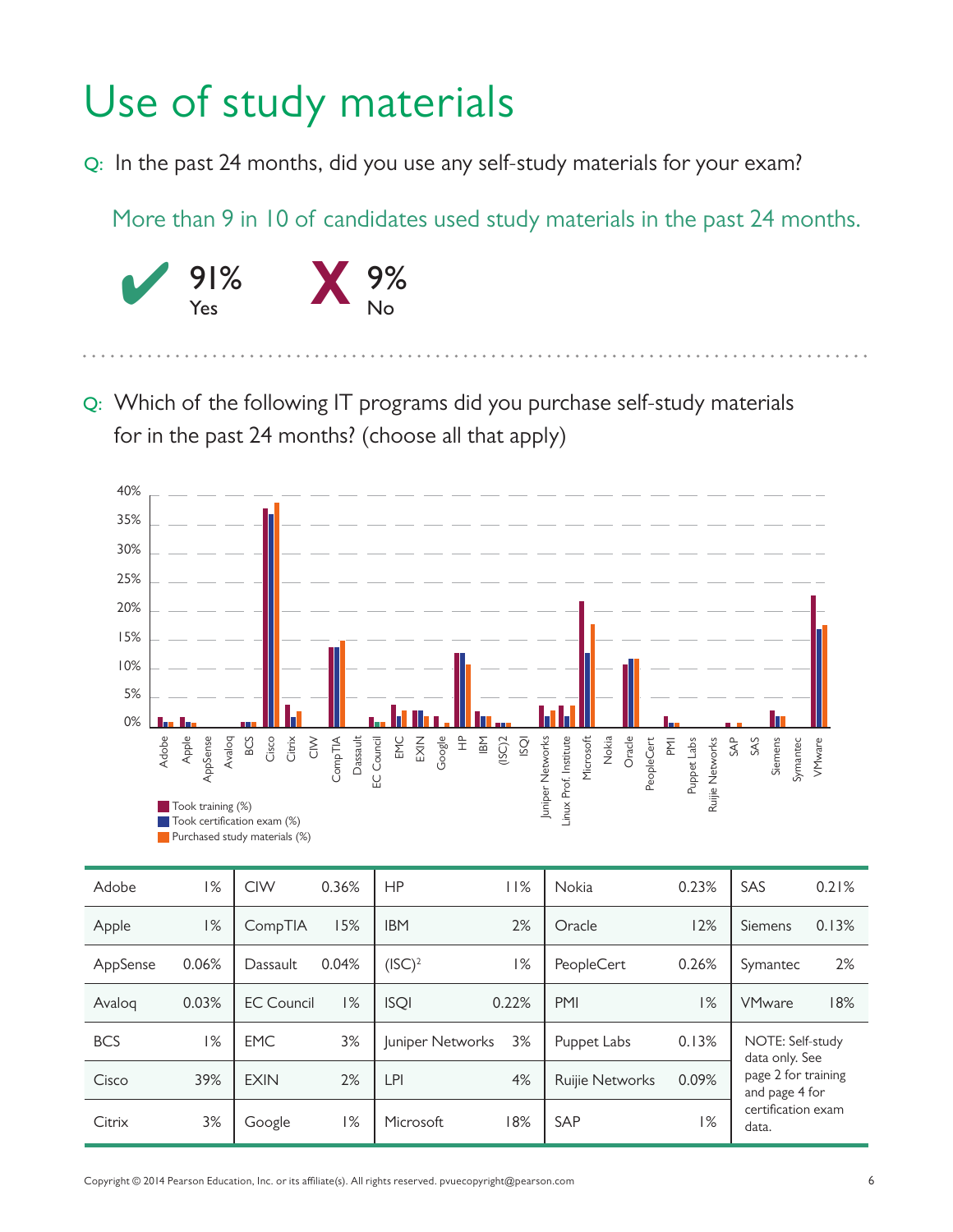**Q:** If you did use self-study materials within the last 24 months, who paid for the most recent set of self-study materials you used?

Over half of respondents bought their study materials on their own and 24% noted their materials were funded by an employer.

|                  |                                | Self-paid                                       | 55% |
|------------------|--------------------------------|-------------------------------------------------|-----|
|                  |                                | Employer                                        | 24% |
|                  | 24%                            | Provided by the IT certification program        | 6%  |
|                  | Employer                       | Included in a school/university/college program | 3%  |
|                  |                                | Government funding                              | 2%  |
| 55%<br>Self-paid |                                | Other funding                                   | 6%  |
|                  | 6%<br>IT certification program | Rather not say                                  | 3%  |
|                  |                                |                                                 |     |

Based on those who used self-study materials: 28,290 responses.

- **Q:** Still thinking about the most recent self-study materials you used, where did you purchase the additional study materials?
	- 31% of candidates purchased study materials online.

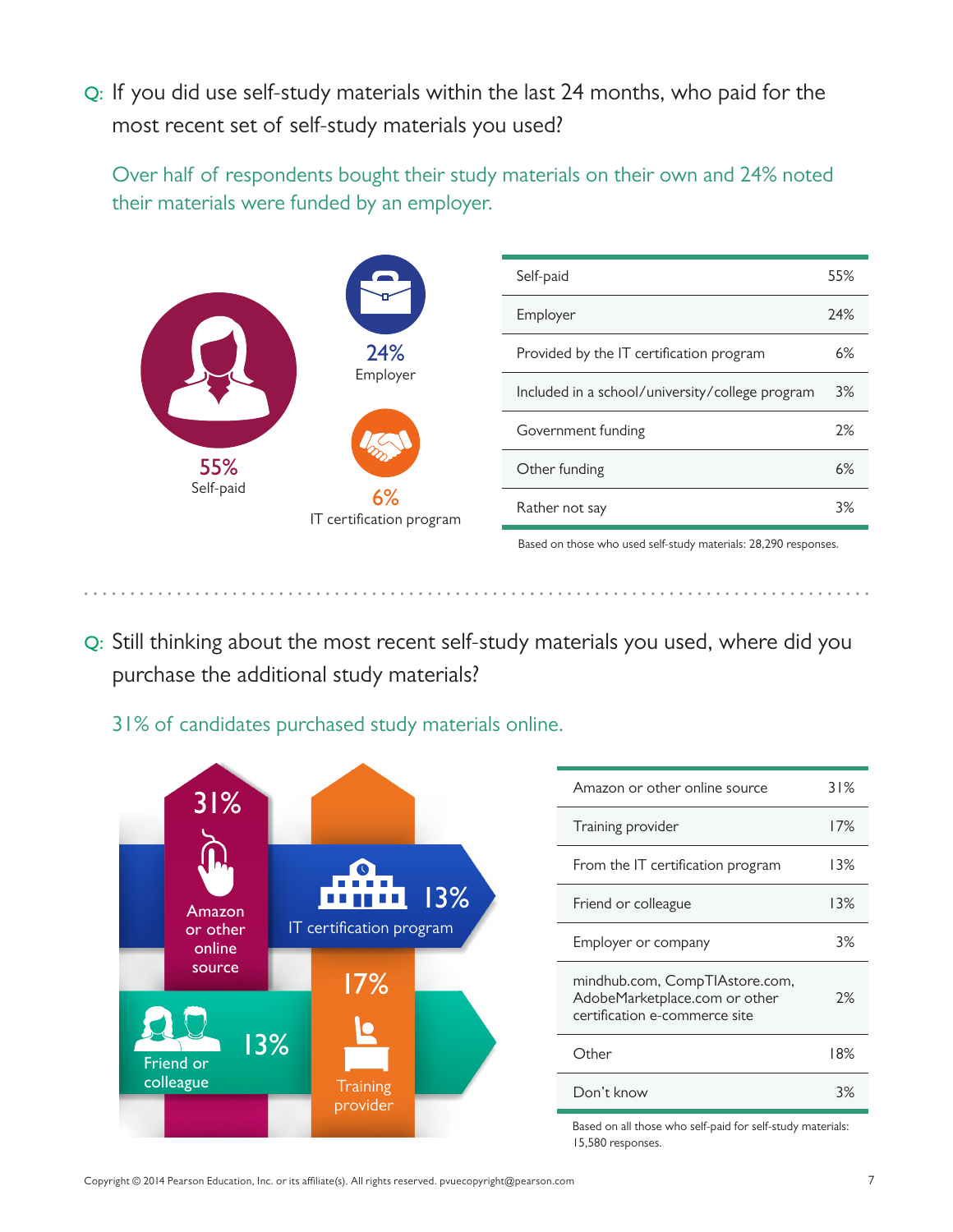# Purchasing habits

**Q:** If you did not use any self-study materials, what was the PRIMARY reason for not using any self-study materials?



Based on those who did not use self-study materials: 2,697 responses.

**Q:** Was the cost of the certification exam included in the cost of instructor-led training?



**Q:** Was the cost of the certification exam included in the cost of any self-study material?

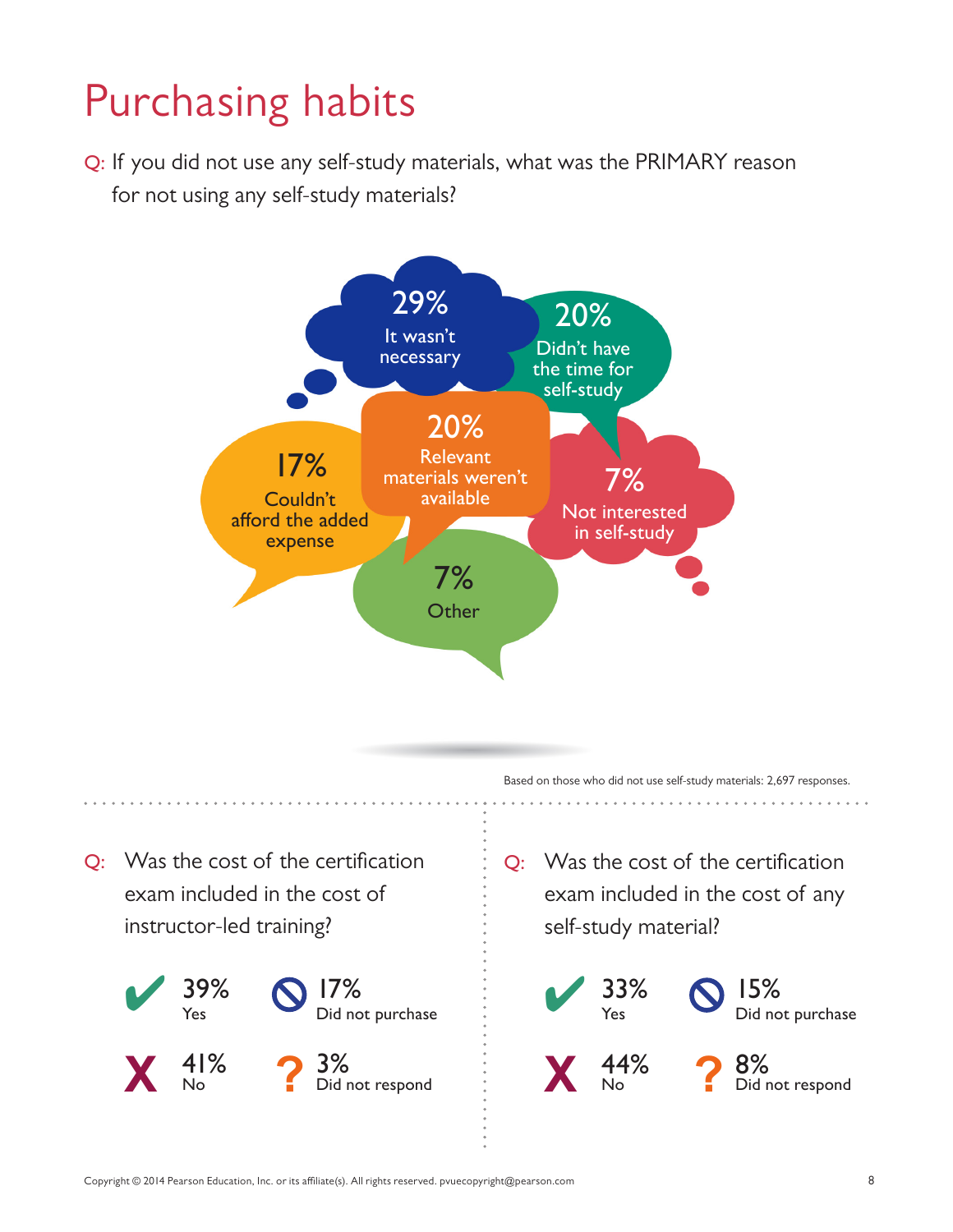## Impact of certification

**Q:** What were your reasons for pursuing the certification exam? (choose all that apply)

The majority (70%) of the respondents who took certifications did so hoping to improve their professional profile. In addition, over half of candidates (55%) also mentioned they pursued certification with intentions of improving their CV/resume.



| Improve professional profile                                                | 70% | Required by employer                                                        | 29%   |
|-----------------------------------------------------------------------------|-----|-----------------------------------------------------------------------------|-------|
| Improve CV/resume                                                           | 55% | Re-certify or retain partnership status                                     | 16%   |
| Increase chances of finding a job                                           | 42% | Recommended by a friend or colleague                                        | 8%    |
| Enhance professional reputation with<br>colleagues, employers, or customers | 41% | Discounts or special promotions were available<br>from the program provider | 7%    |
| Have an accurate measure of my knowledge                                    | 38% | My instructor encouraged me to take the<br>exam after completing training   | 5%    |
| Increase chances of a higher salary with<br>current employer                | 36% | The exam was paid for as part of the training                               | 5%    |
| Increase chances of a promotion with<br>current employer                    | 34% | Other                                                                       | $1\%$ |
| Change to a better job with a different company                             | 29% |                                                                             |       |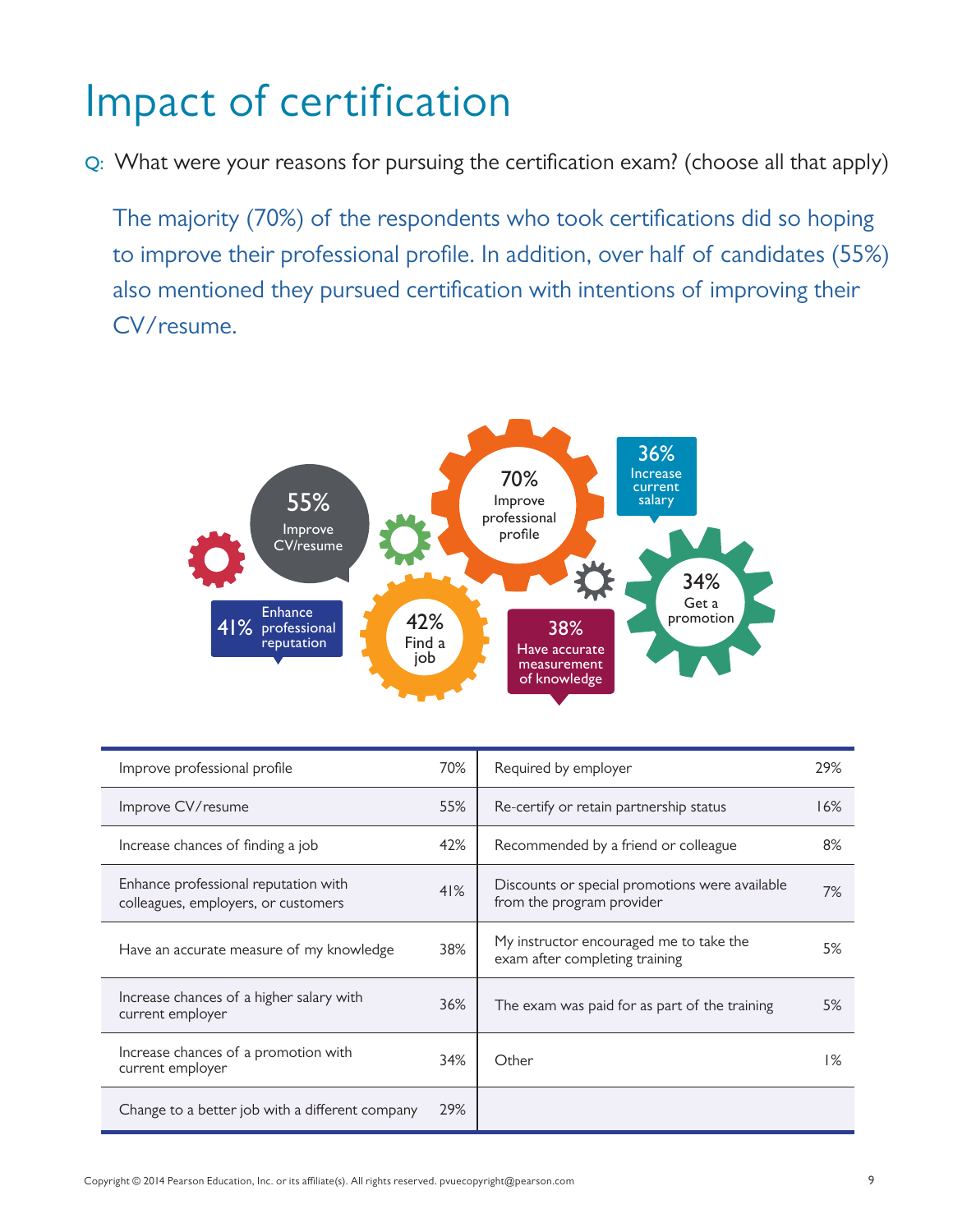**Q:** Which of the following benefits did you get from your certification? (choose all that apply)

65% of respondents said achieving their certification has had a positive impact on their professional image/reputation.



**Q:** How did the certification help you most in your job?

56% of respondents said they were able to perform their job better and more efficiently after obtaining their certification.

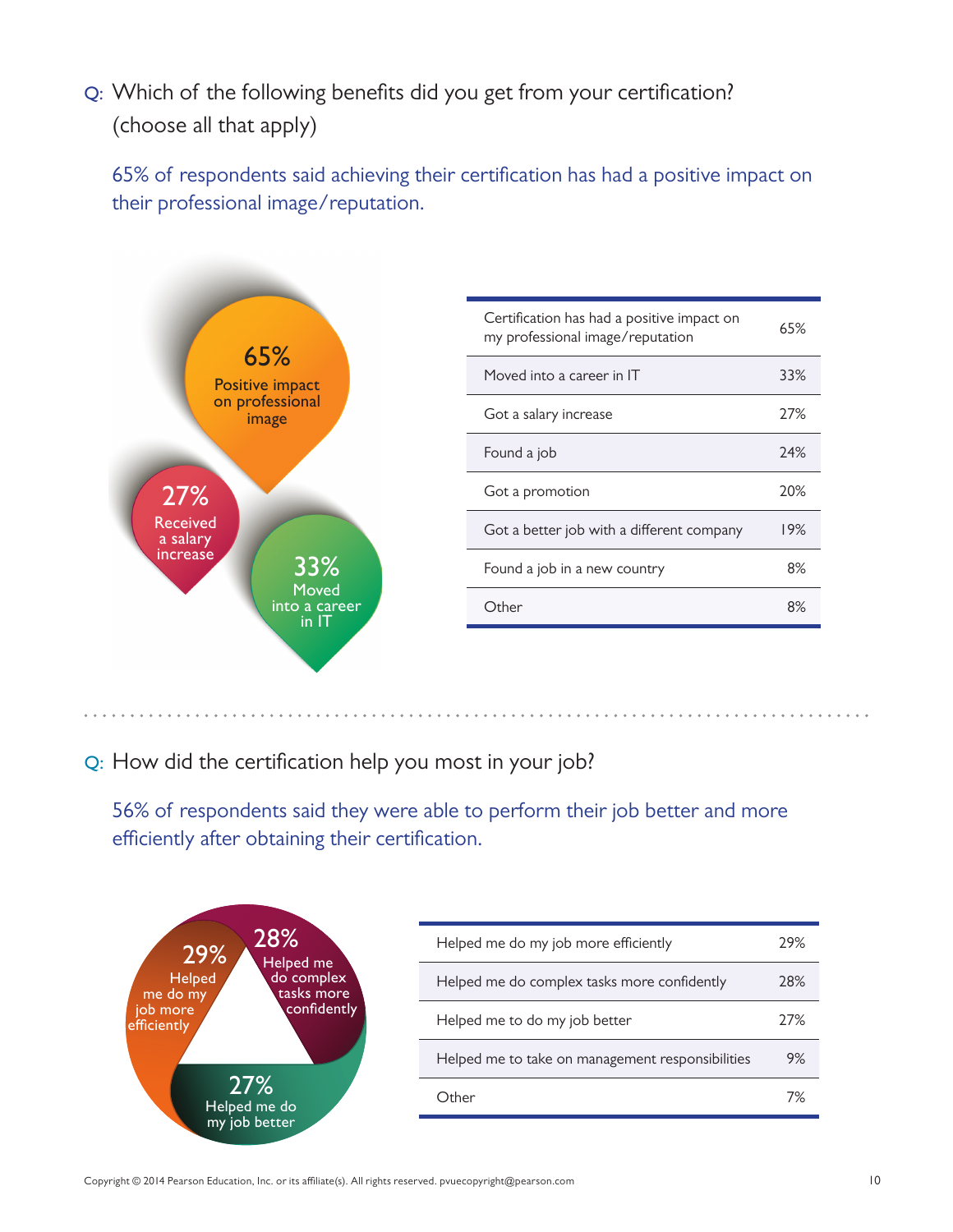**Q:** How long after you achieved the certification did you experience the first benefit?



**Q:** If you received a salary increase or a promotion, by what percentage did your salary increase from before the certification was earned?

30% of respondents  $\mathbf{3}$ said they received a salary increase of up to 20% upon earning their certification.

| Salary increase       | % responded |
|-----------------------|-------------|
| Up to $5%$            | 9%          |
| $6\% - 10\%$          | 12%         |
| $11\% - 20\%$         | 9%          |
| $21\% - 30\%$         | 6%          |
| $31\% - 50\%$         | 3%          |
| 51% or greater        | 2%          |
| Prefer not to comment | 16%         |
| None                  | 43%         |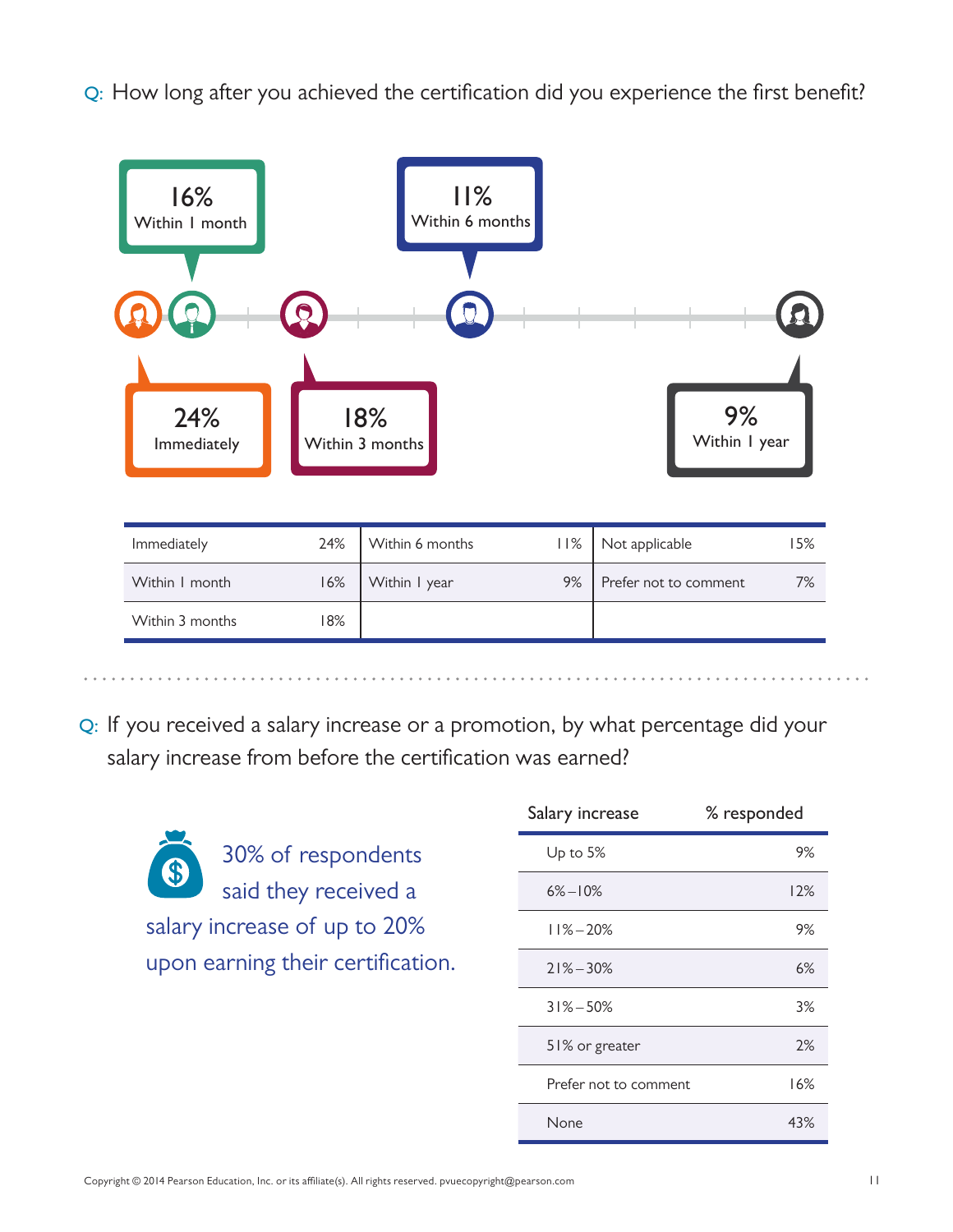## Future intention for certification/training

**Q:** Please rate the following statements on how well they describe your intentions for the next 12 months.

Going forward, there is a commitment to ongoing professional development among candidates with more than 9 in 10 (93%) announcing they are likely to take a certification exam in the next 12 months. Additionally, nearly 70% are likely to undertake further instructor-led training.



#### **I will undertake instructor-led training.**

| Likely and very likely                                              | 69% |
|---------------------------------------------------------------------|-----|
| Unlikely and very unlikely                                          | 31% |
| Based on those who responded to this question:<br>28,823 responses. |     |
| l will take a certification exam.                                   |     |

| Likely and very likely     | 93% |
|----------------------------|-----|
| Unlikely and very unlikely | 7%  |

Based on those who responded to this question: 30,515 responses.

#### **I will purchase self-study materials.**

| Likely and very likely     | 76% |
|----------------------------|-----|
| Unlikely and very unlikely | 24% |

Based on those who responded to this question: 29,170 responses.

Likely and very likely to take instructor-led training.

- Likely and very likely to take a certification exam.
- Likely and very likely to purchase self-study materials.